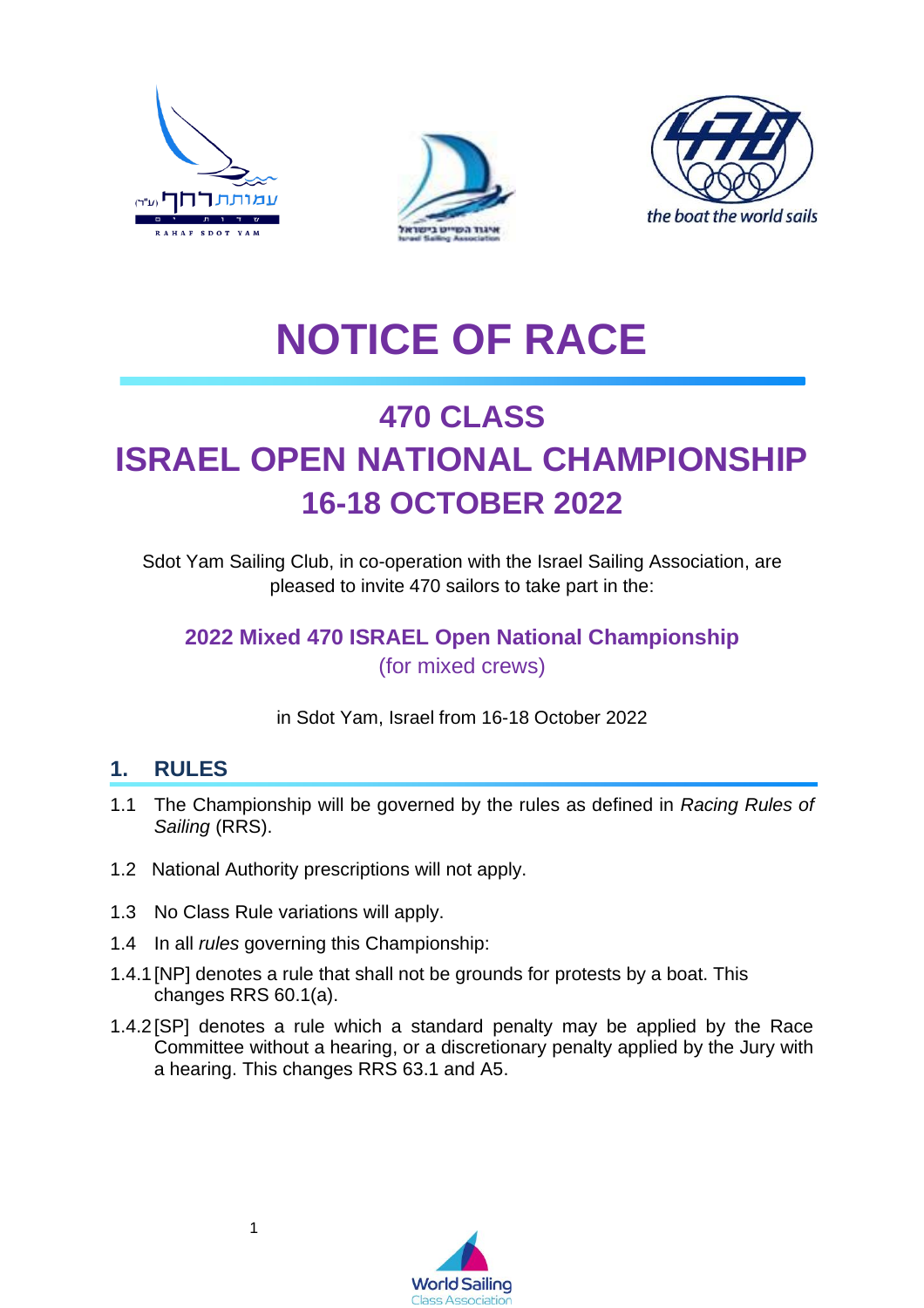





#### **2. [SP] [NP] ADVERTISING AND BOW NUMBERS**

- 2.1 [SP] Boats may be required to display advertising chosen and supplied by the Organizing Authority. If this rule is broken, World Sailing Regulation 20.9.2 applies.
- 2.2 [SP] Boats are required to display national flags on their mainsail as in class rule C.10.4 (a) (4). 470/World Sailing approved national flag manufacturers can be found at: [www.sailing.org/35308.php](http://www.sailing.org/35308.php)

#### **3. ELIGIBILITY AND ENTRY**

3.1 The regatta is open to boats of the 470 Class and to competitors who comply with World Sailing Regulation 19 – Eligibility Code.

Only Mixed crews representing nations in good standing with the International 470 Class Association may participate. Each crew member shall be member of a National 470 Class Association affiliated to the National Authority or of the International 470 Class Association when there is no National Association in the concerned country.

3.2 Eligible boats shall – for registration and a request of entry – register in the organizing committee office in the venue, on the 16<sup>th</sup> of October 2022, not later than 10:00.

The Request for entry will include the names of helm and crew, their nationality, mobile telephone numbers and e-mail address, sails number and name of club.

3.**3** Competitors under 18 years of age, shall provide as part of their entry request, a signed and completed parent (or guardian) consent and declaration form.

#### **4. CATEGORIZATION**

No categorization requirements will apply (see RRS 79).

#### **5. FEES**

5.1 The entry fee is NIS 150.- per boat.

These entry fees include all collective services provided by the Organizing Authority, such as boat park facilities, toilets and showers.

5.2 Entry fees shall be paid in cash, at the time of registration.

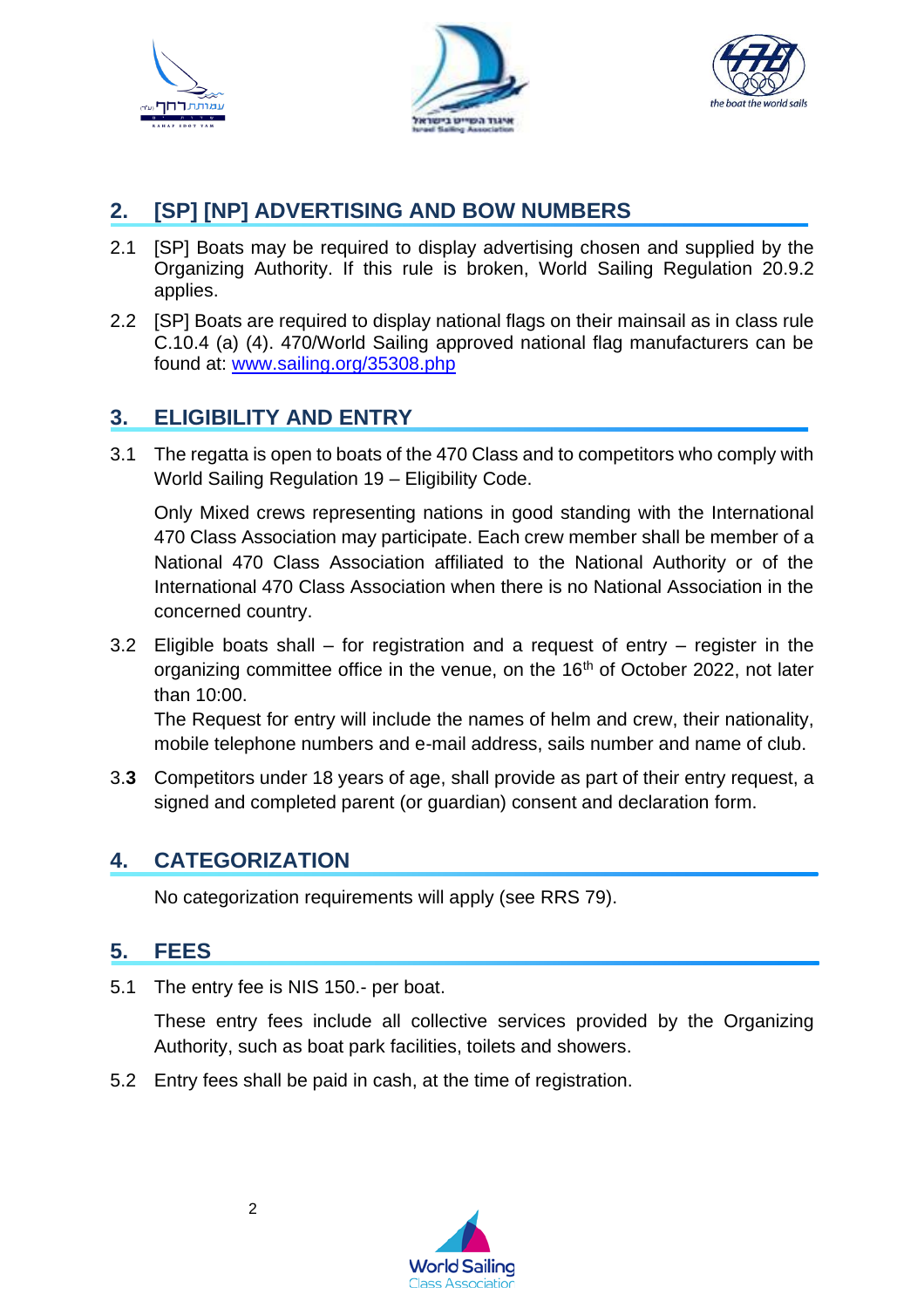





#### **6. CHAMPIONSHIP FORMAT**

6.1 The event shall consist of 9 races with no Medal Race, no more than 3 races per day.

The minimum number of races necessary to validate the Championship is 3 races.

6.2 There will be a single fleet (all entries on the same start).

#### **7. SCHEDULE**

- 7.1 First warning signal on 16.10.2022 at 12:00
- 7.2 No warning signal will be given after 16:30 on the last racing day 18.10.2022.

#### **8. SAILING INSTRUCTIONS**

Sailing Instructions will be available at the Championship website. Other documents governing the event will be published with the Sailing Instructions.

#### **9. VENUE**

9.1 The regatta site is located at:

Amutat Rahaf, Sdot Yam Sailing Club Kibutz Sdot Yam 37804 ISRAEL Email: [Sdotyam470](mailto:Sdotyam470@gmail.com)@gmail.com Event Website: https://sailing.org.il

- 9.2 Appendix 1 shows the location of the racing areas.
- 9.3 Appendix 2 shows the venue.

#### **10. COURSES**

The courses will be Olympic Trapezoid.

#### **11. PENALTY SYSTEM & INTERNATIONAL JURY**

- 11.1 RRS Appendix P, *Special Procedures for RRS 42*, will apply.
- 11.2.RRS P2.3 will not apply and RRS P2.2 is changed so that it will apply to any penalty after the first one.

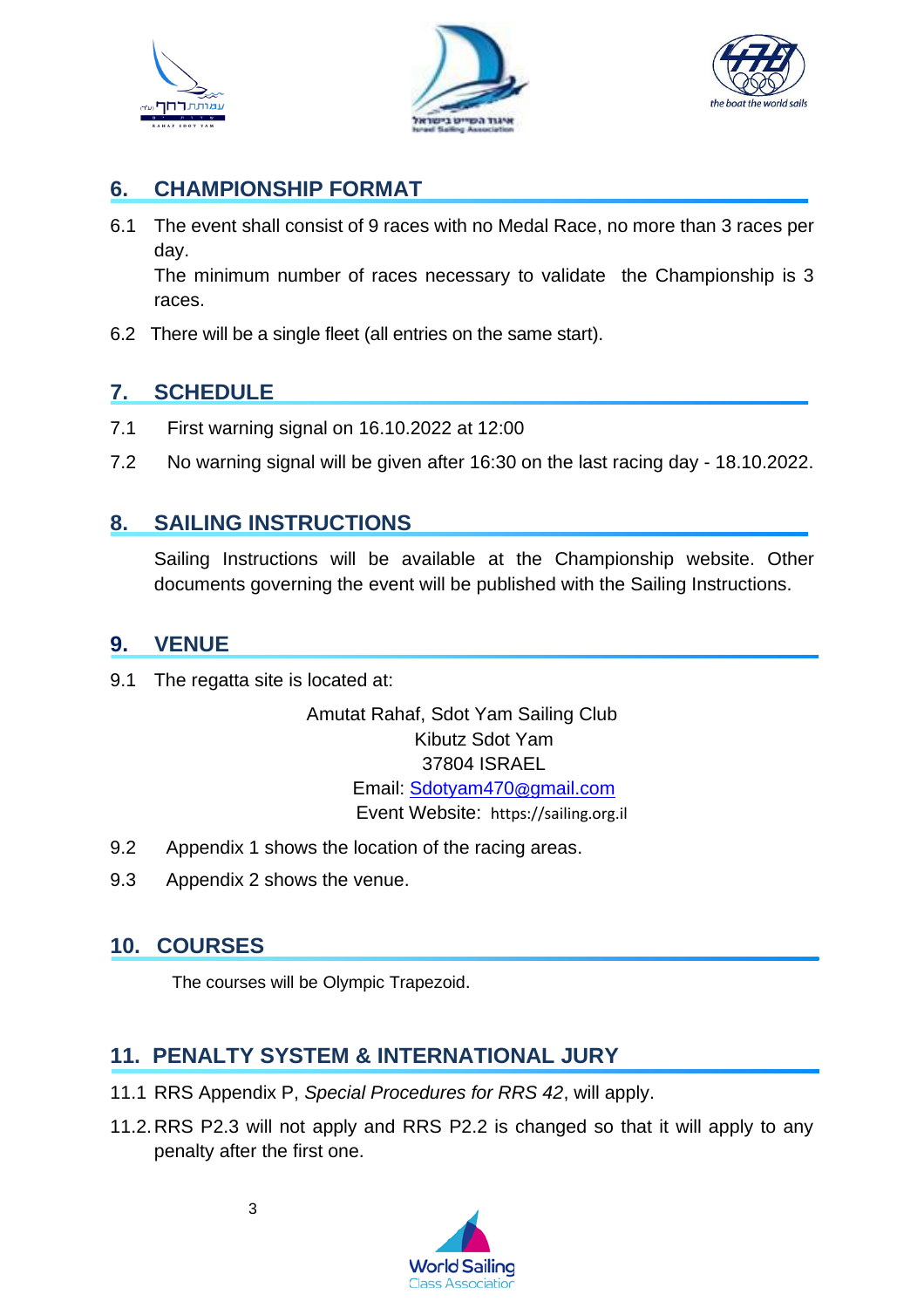





#### **12. SCORING**

- 12.1 RRS Appendix A will apply.
- 12.2 Discards
	- When fewer than 3 races have been completed, a boat's series score is the total of her race scores from all races,
	- When 3 or more races have been completed, a boat's series score is the total of her race scores excluding her worst score.

#### **13. [SP] [NP] SUPPORT TEAMS**

- 13.1 Support Team boats shall fly a flag with their three letter national code (see RRS G1.1) clearly displayed, or shall carry a sticker of their three letter national code on each side of the boat or engine. The minimum height for the letters shall be 200 mm. The flag or stickers will not be provided by the Organizing Authority.
- 13.2 Registered support boats shall act as assistance / rescue boats in case of need and shall comply with any instructions given by the Race Committee or the Organizing Authority.
- 13.3 All support boats shall have a valid third party liability insurance.
- 13.4 All drivers of support boats must carry a license.

#### **14. [SP] [NP] BERTHING**

When berthed, boats shall be kept in their assigned place at the boat park.

#### **15. PRIZES AND TITLES**

15.1 The first crew of the final official ranking list of the Israel Open Championships will be declared:

#### **"470 Class Mixed Israel Open Champion"**

15.2 The first Israeli crew will be declared as:

#### **"470 Class Mixed Israel Champion"**

15.3 The trophies will be awarded to the first, second and third place crews of the Championships, by the Israel Sailing Association.

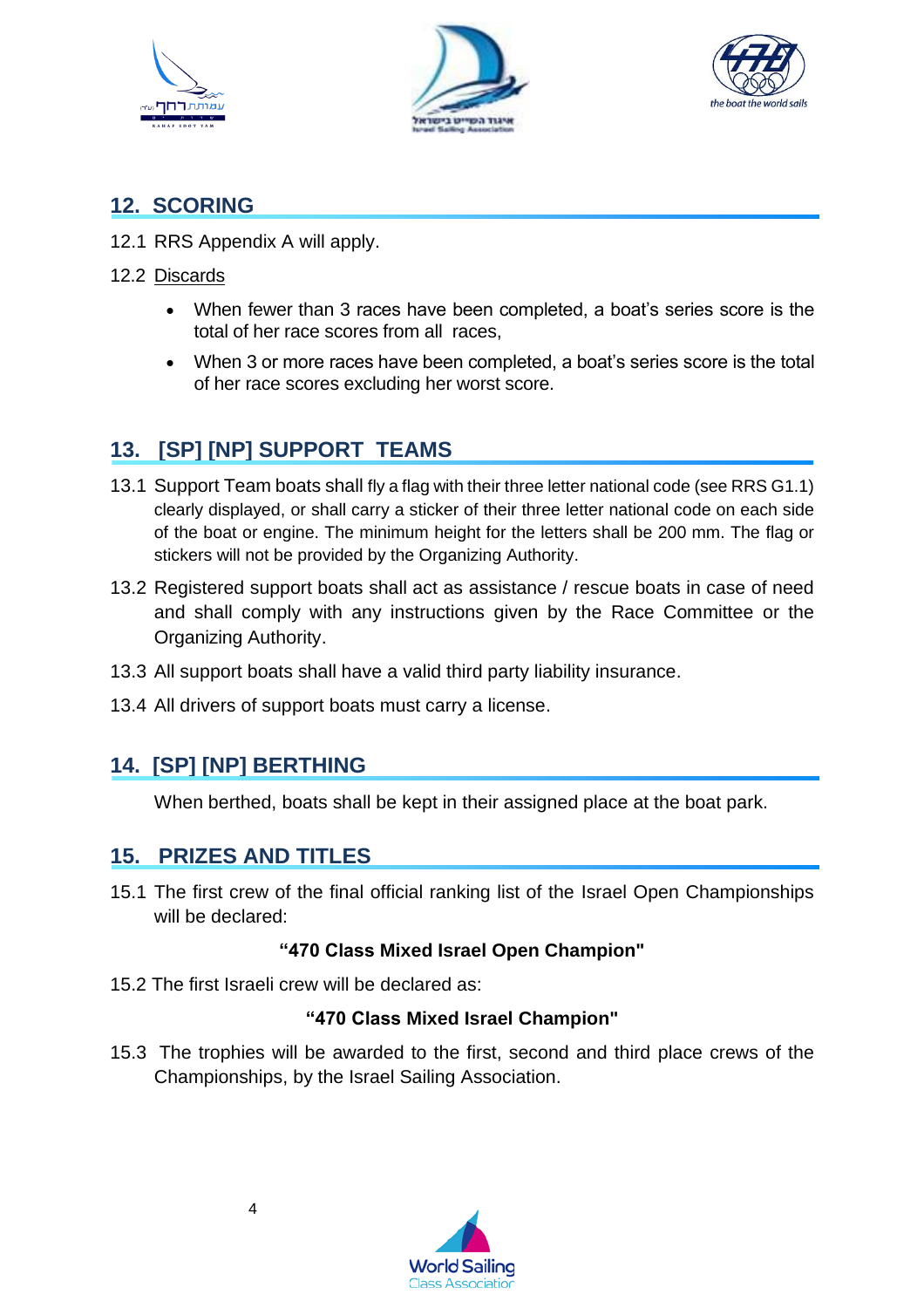





#### **16. RISK STATEMENT**

- 16.1 Competitors and support team members participate in the Championship entirely at their own risk, and they are reminded of the provisions of RRS 3, Decision to Race. Sailing is by its nature an unpredictable sport and therefore involves an element of risk. By taking part in the event, each competitor agrees and acknowledges that:
- 16.1.1 They are aware of the inherent element of risk involved in the sport and accept responsibility for the exposure of themselves, their crew and their boat to such inherent risk whilst taking part in the event;
- 16.1.2 They are responsible for the safety of themselves, their crew, their boat and their other property whether afloat or ashore;
- 16.1.3 They accept responsibility for any injury, damage or loss to the extent caused by their own actions or omissions;
- 16.1.4By participating in any race, they are satisfied that their boat is in good order, equipped to sail in the event and they are fit to participate;
- 16.1.5 The provision of a race management team, safety boats, judges and other officials and volunteers by the organizer does not relieve them of their own responsibilities;
- 16.1.6 The provision of safety boat cover is limited to such assistance, particularly in extreme weather conditions, as can be practically provided in the circumstances.
- 16.1.7 They will familiarize themselves with any venue/event specific risks, adhere to rules and information produced for the venue/event and they will attend any venue/event safety briefings.
- 16.2 The Organizing Authority and all parties involved in the regatta organization, will not accept any liability for material damage or personal injury or death sustained in conjunction with or prior to, during, or after the regatta.

#### **17. [SP] [NP] MEDIA RIGHTS, CAMERAS AND ELECTRONIC EQUIPMENT**

- 17.1 By participating in the Championship, competitors automatically grant to the Israel Sailing Association and to the Organizing Authority and their sponsors, the right in perpetuity to make, use and show, from time to time at their discretion, any motion pictures and live, taped or filmed television and other reproductions of the athlete during the period of the competition without compensation.
- 17.2 Boats may be required to carry cameras, sound equipment or positioning equipment as specified by the organizing authority and in accordance with Class Rule C.5.1 (a) (3).

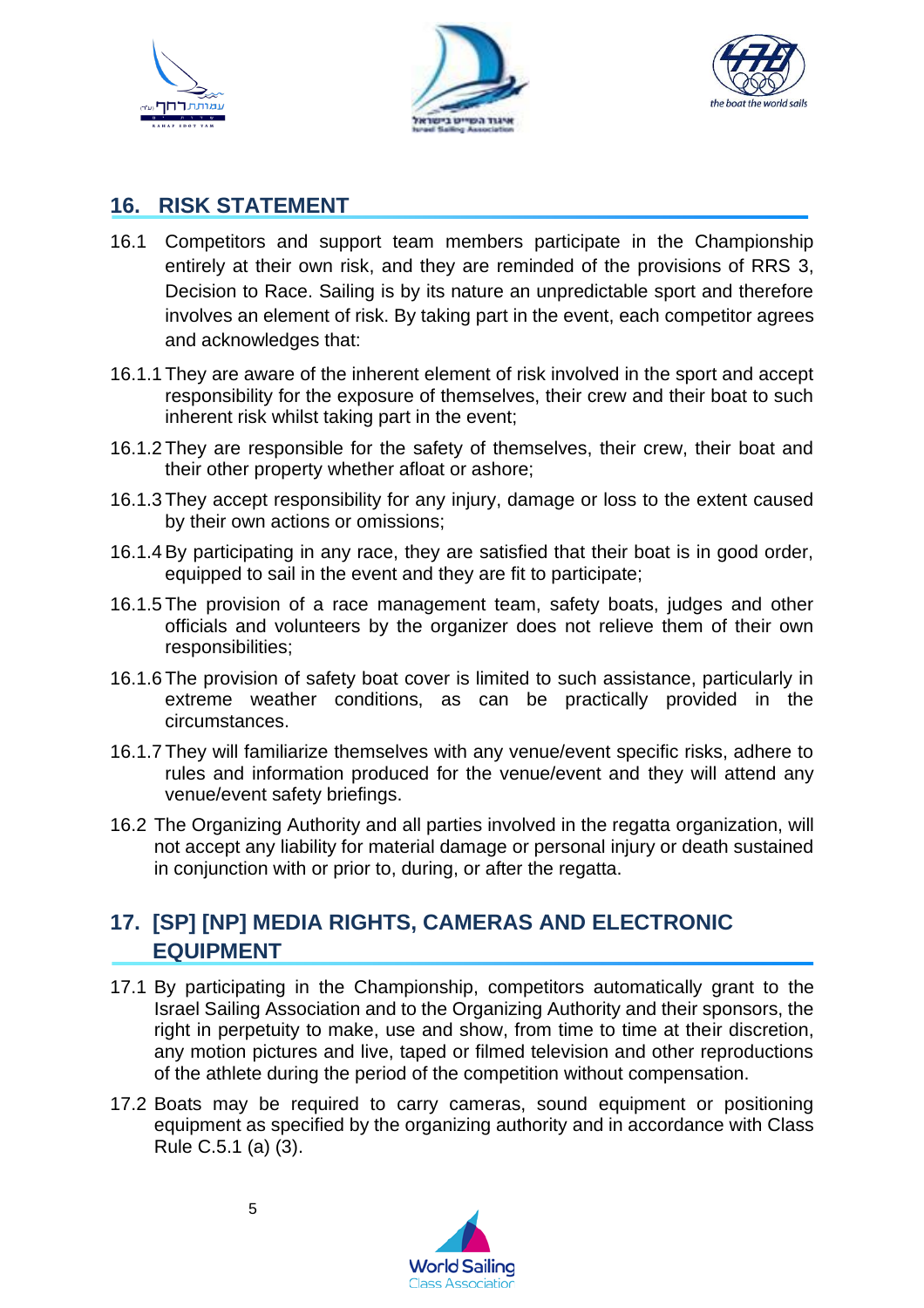





#### **18. INSURANCE**

Each participating boat shall be insured with valid third party liability insurance. The Organizing Authority will not be responsible for verifying the status or validity of such certificates.

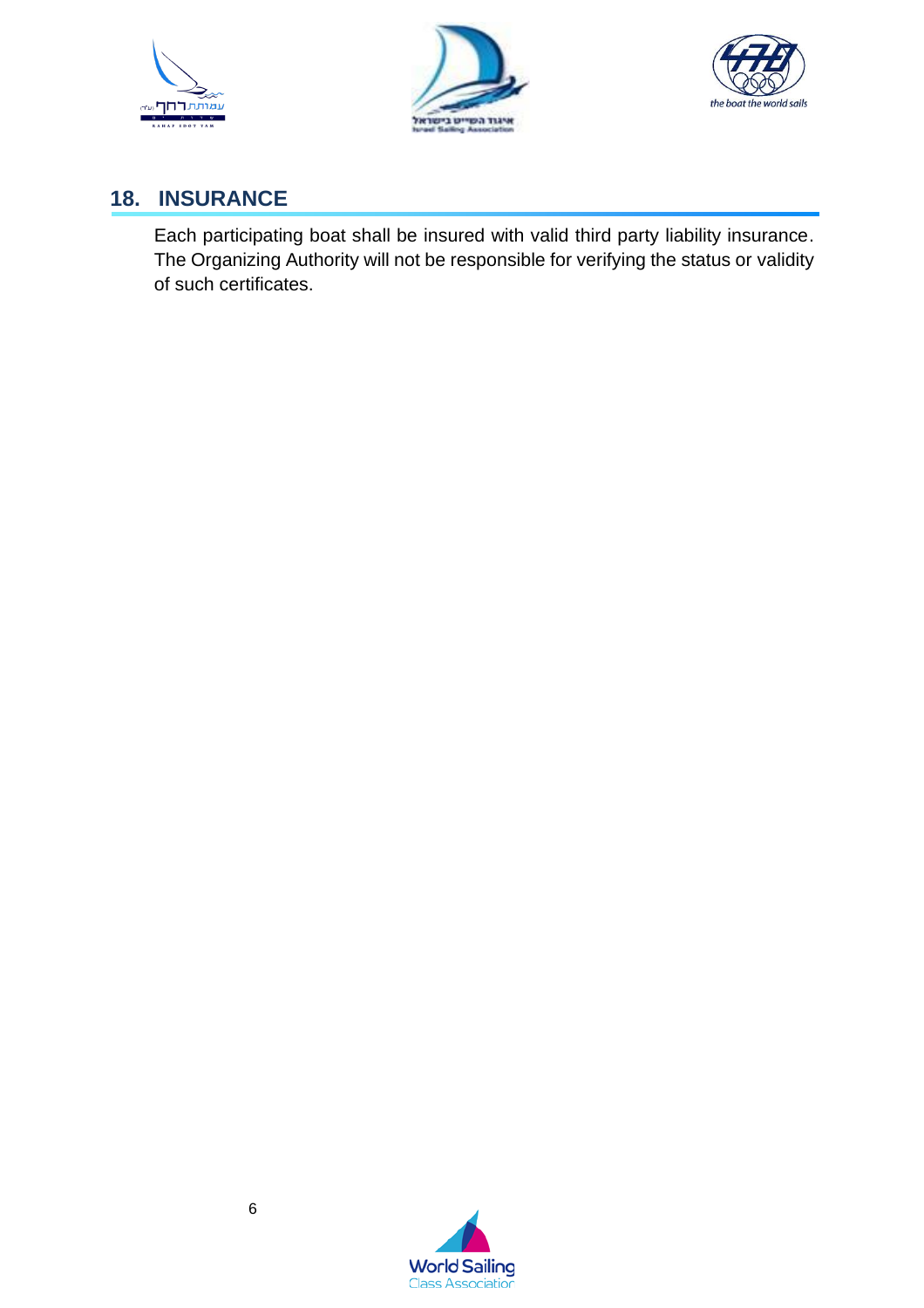





#### **APPENDIX 1 - RACING AREAS**